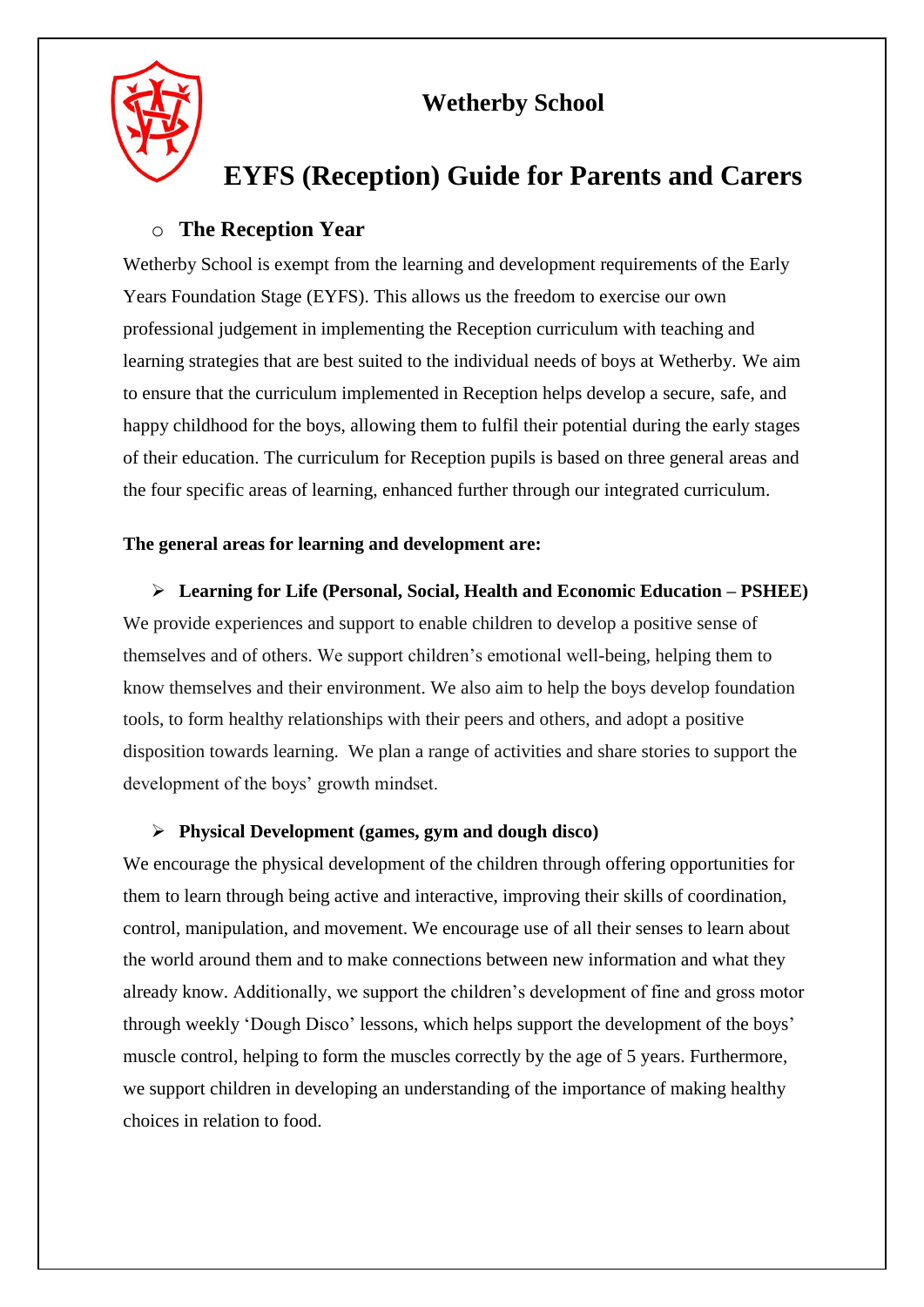#### **Communication and Language**

We support children's learning and competence in communicating, speaking and listening, being read to and beginning to read and write. We also develop the boys' speaking and listening skills so that they are able to communicate in a range of situations and for a variety of purposes.

#### **The specific areas of learning and development are:**

#### **English (Phonics, Reading, Writing and Handwriting)**

We support children's learning in reading and writing through the understanding and use of phonics. The children learn to read and understand simple written sentences, using phonic knowledge to decode words, recognise and read aloud words and pure sounds. They also learn to write words, captions and sentences using phonic knowledge to spell words in ways which match their spoken sounds.

#### **Mathematics**

We support children in developing their understanding of mathematics, including number, and numerical patterns, in a broad range of contexts in which they can explore, enjoy, learn, practise and talk about their developing understanding. We create opportunities for these skills to be practised, in order to give children confidence and competence in their use. We develop reasoning skills through fun practical lessons enabling the boys to develop their problem-solving skills.

#### **Integrated Curriculum (Science, History and Geography)**

In supporting children's development of the crucial knowledge, skills and understanding that help them to make sense of the world, we offer an integrated curriculum which allows children to learn in a holistic way, without restrictions imposed by subject boundaries. It is a cross-curricular way of teaching that involves combining academic subjects in order to allow the boys to develop their knowledge, skills and understanding and become motivated learners through a series of interconnected topics. We aim for our integrated curriculum to be at the heart of all lessons, and we endeavour to find creative ways of embedding individual subject objectives through interconnected topics.

Topics are carefully planned for the six half-term blocks and the learning objectives are distributed throughout the year to ensure breadth and balance of delivery of these objectives:

- **Autumn Term** "To Infinity and Beyond" (Superheroes)
- **Spring Term "You're Going to Hear Me Roar" (Dinosaurs)**
- **Summer Term** "I'm the King of the Castle!" (Knights and Castles)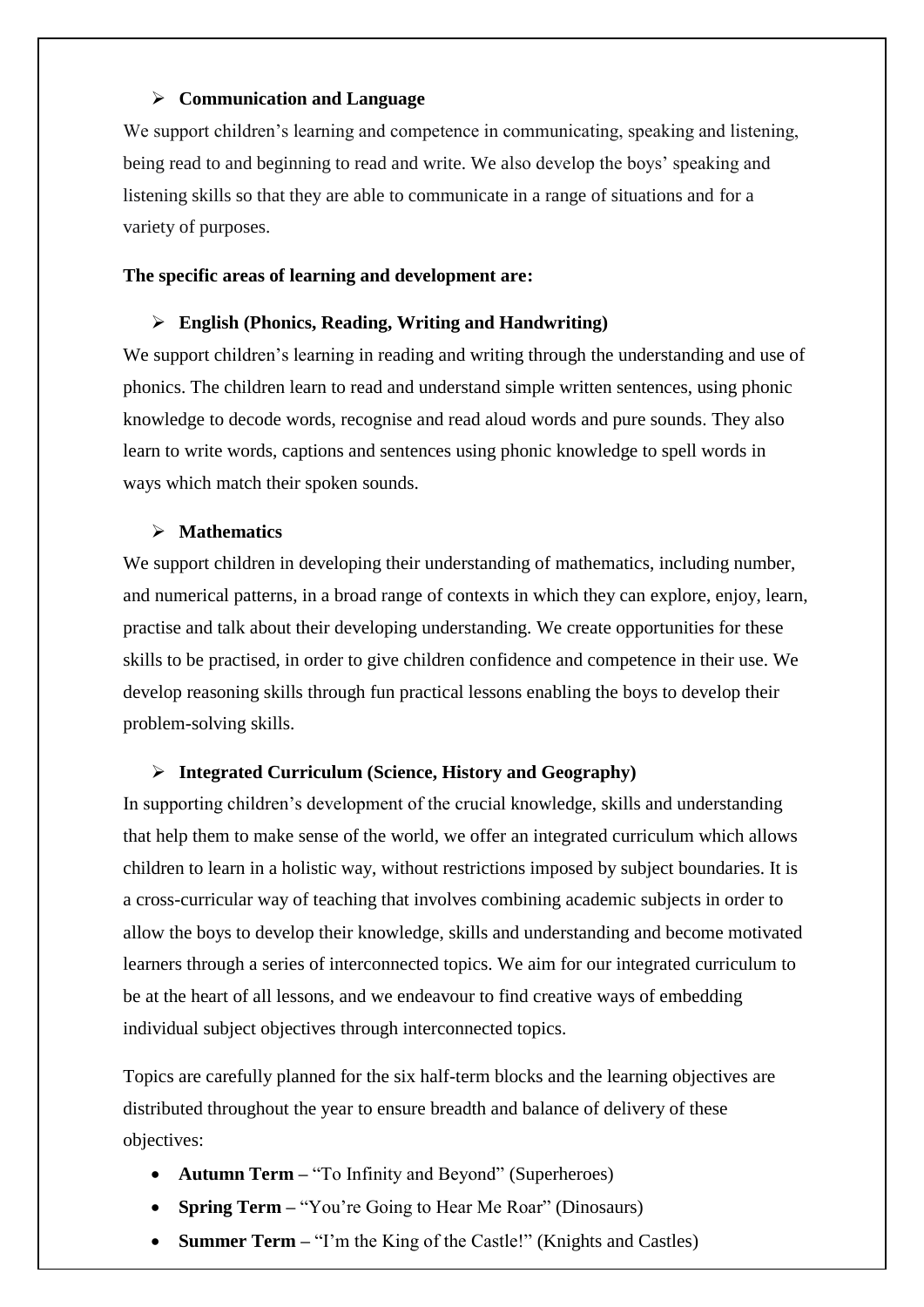### **Expressive Arts and Design (Art, Music, Computing and Drama)**

We extend children's creativity by supporting their curiosity, exploration and play, providing them with opportunities to explore and share their thoughts, ideas and feelings, for example through a variety of art, music, movement, imaginative and role-play activities, design and technology and multi-media.

In supporting children's development of the crucial knowledge, skills and understanding that help them to make sense of the world we offer opportunities for them to: encounter new creatures, people, and objects; undertake practical 'experiments'; and work with a range of materials to support the development of understanding and growth of knowledge. Each term there will be a new theme and, where possible, we use the themes to enhance the other subjects within our curriculum and make links to a piece of children's literature, thus making the learning purposeful to the boys and ensuring connections are made to prior learning.

At Wetherby we believe that these areas of learning and development are of equal importance and are inter-dependent in promoting the development of a rounded child. We are also mindful of the school's position as a pre-preparatory school, preparing children for the transition to Year 1 and ultimately for the 7+ and 8+ prep school entrance procedure. It is our aim that this preparation and development across all areas of learning are delivered through planned and purposeful activities.

### o **Our approach at Wetherby**

At Wetherby, our teaching and learning programme is based on:

### **A Unique Child**

Every child is a competent learner from birth who can be resilient, capable, confident and self-assured.

#### **Positive Relationships**

Children learn to be strong and independent from a base of loving and secure relationships with parents and staff.

#### **Enabling Environments**

The environment plays a key role in supporting and extending children's learning and development.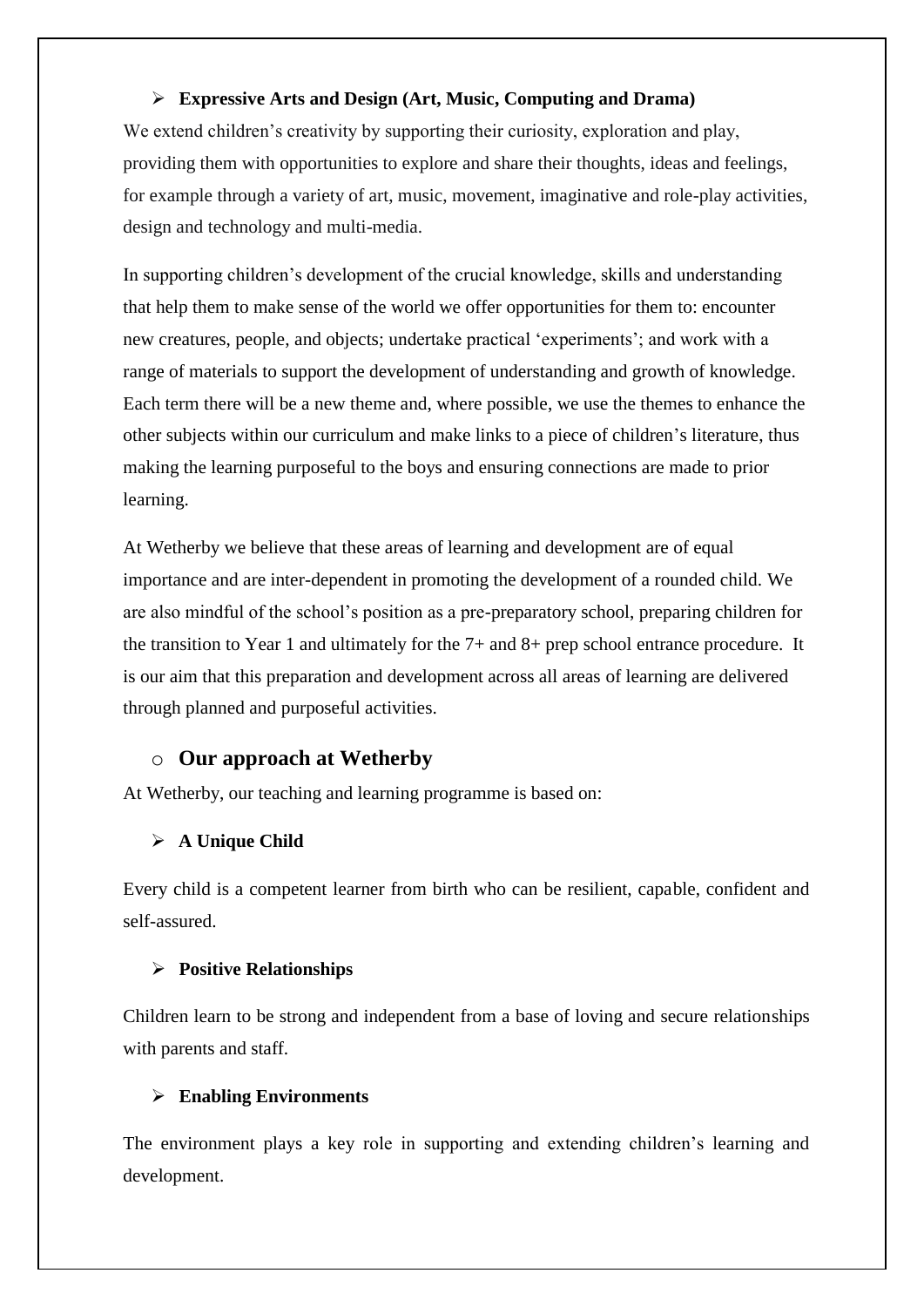### **Learning and Development**

Children develop and learn in different ways and at different rates and all areas of learning and development are equally important and interconnected.

We endeavour to use the principal of "learning through experience" as a true opportunity to promote individualised learning within a class context. This is achieved not only through our own close interaction with the children but also through a variety of activities which enable us to observe and respond to the needs, interests and achievements of our pupils. As such, the concept of a "unique child" is, at Wetherby, intrinsically linked with the positive and nurturing relationships that staff aim to develop with the children.

Development is monitored through PIPS (*Performance Indicators in Primary Schools)* at the beginning and end of the Reception year, as well as on-going teacher-based assessment, including termly Phonics and Mathematics assessments.

### o **Partnerships with parents and carers**

Another major aim of the setting is to promote an open, informative and supportive relationship with parents, starting from a parent's first contact with the school. We value parental input and aim to be responsive to it. Our objective of developing a strong partnership with parents and carers is put into practice through;

- Welcome evening in the summer term prior to their child starting at Wetherby
- Curriculum evening at the start of the autumn term to inform parents and carers on school life, enabling them to understand the value of supporting children's learning at home
- Encouraging parents / carers to complete the Wetherby welcome questionnaire
- Operating an "open door" policy, whereby parents / carers can approach the class teacher at the end of the day and discuss concerns and developments in an informal manner, as well as having initial conversations during the morning with a member of the Senior Management Team
- Email contact with parents; promoting efficient sharing of practical information
- Sharing progress at school through regular dialogue between the Reception staff and parents / carers as part of the open-door policy
- Inviting parents / carers to accompany the children on class trips
- Family events at school, such as Mothers' Day, Fathers' Day, Grandparents' Day and French breakfasts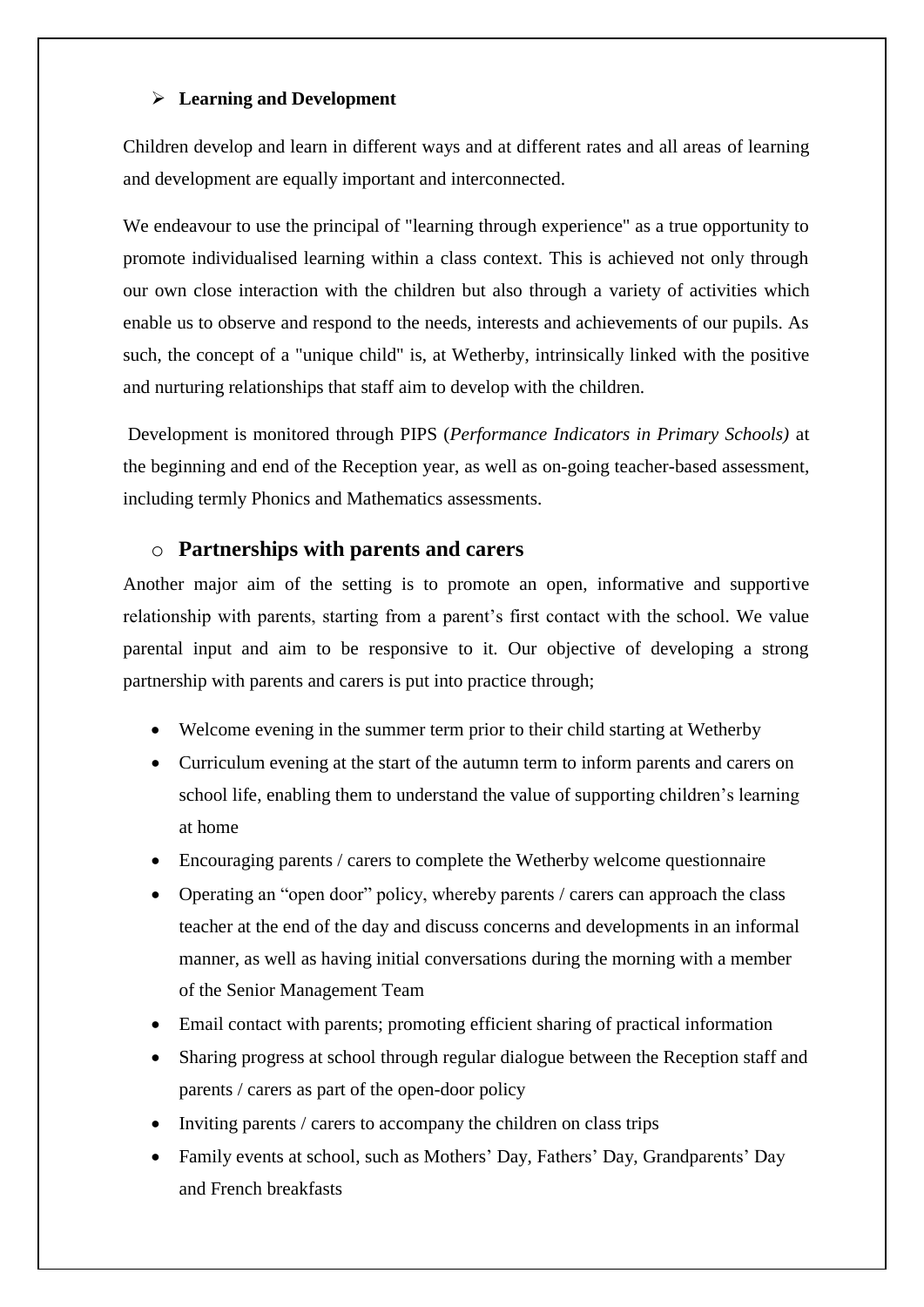- $\bullet$  Encouraging parents / carers to listen to their child read each night or to engage relevant child-led learning activities at home
- Discussing individual progress with parents / carers at parents' evenings
- Inviting parents to complete a parental questionnaire in the spring term
- Providing a bi-annual written report to parents / carers in December and July summarising the child's progress

We actively encourage the introduction of aspects of home life into school, such as good news and achievements; children, therefore, do not see a major distinction between home and school life and are thrilled with our interest in their outside activities and being able to share them with their peers. Similarly, photographic recording of activities and sharing these with parents develops a greater appreciation of what happens in school and prompts meaningful conversations about school life at home. We recognise the role of parents and carers as co-educators of children and, from the outset of the Reception year, we aim to establish meaningful and honest relationships with children, parents and carers through the sharing of information and experiences.

### o **Staffing in the Reception Year**

Reception is managed and run by our Heads of Reception; Mr Ross Christie (Head of Reception Academic) and Miss Jemima Jones (Head of Reception Pastoral). Mrs Chloe Bashir is the Reception B teacher and is assisted by Miss Elizabeth Bailey Miss Jessica Bell is the Reception E teacher and is assisted by Mr David Collins. Miss Eleni Pateraki is the Reception P teacher and is assisted by Miss Rebecca Flaherty. Miss Olivia Webb is the Reception W teacher and is assisted by Mrs Amy Watkins.

In addition to the full-time Reception team, children are taught by the following specialist teachers:

**Gym and Games:** Mr Quincy Redmond and Mr Reece Howell

**Music:** Mr Richard Elliott

**French:** Miss Angela Mohun

**ICT / Computing**: Miss Vanda Varga

### o **Daily Routines**

School doors are opened, by a member of the Senior Management Team, for drop off from 8.30am until 9am. Doors will close at 9am when registration takes place. If your child is dropped off after this time, please visit the office in order for your child to be marked present.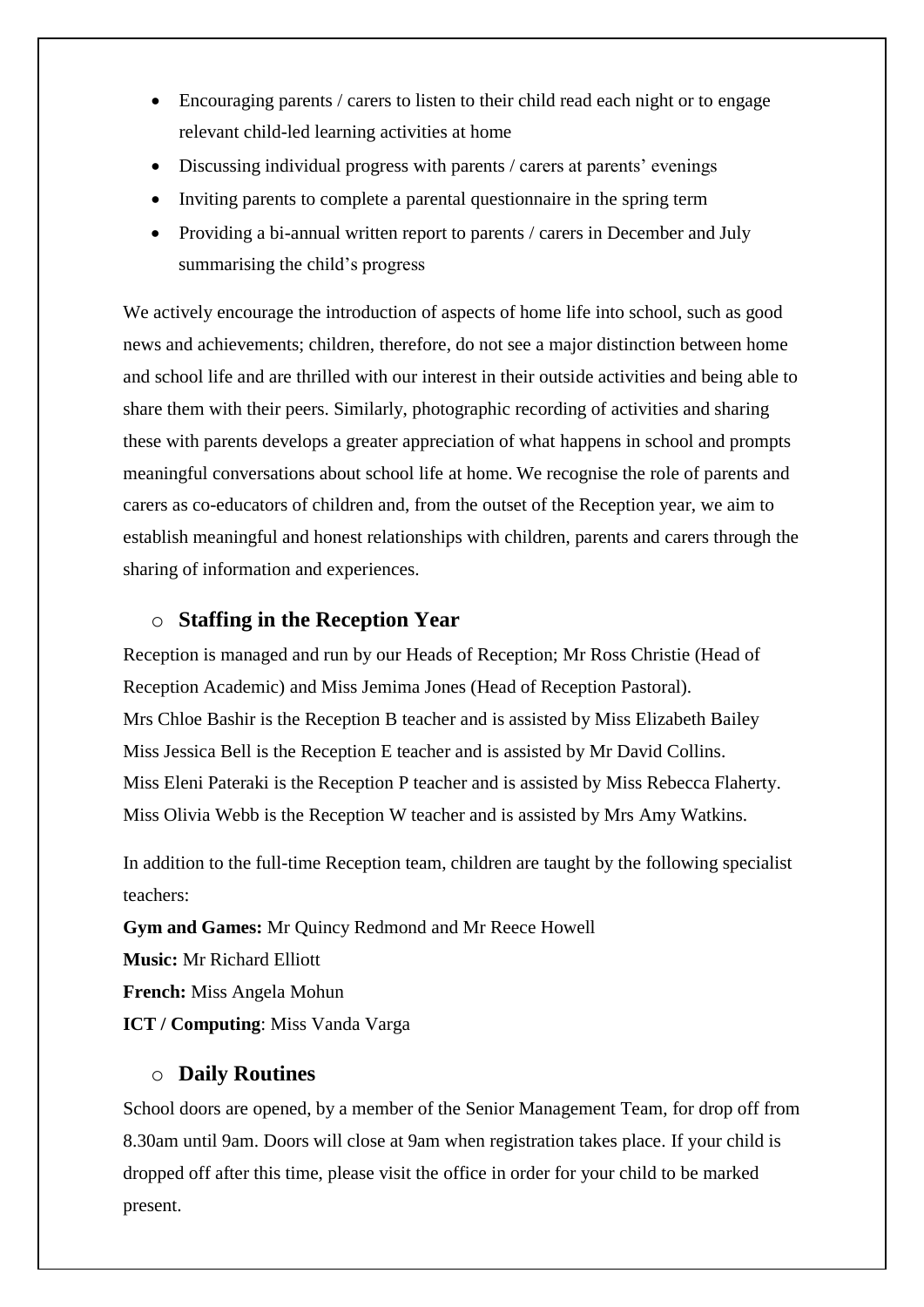There is a morning and afternoon break of fifteen minutes. During the morning break milk and fresh fruit are served. In addition, the boys will play outside for half an hour at lunchtime.

The school day ends at 3.10pm for the first class and then every five minutes thereafter, with the Heads of Reception dismissing the boys alongside the boys' class teachers. Children are picked up from the school gates where the class teacher will be present should you wish to speak to them. Please understand that their priority is ensuring the boys leave the premises with an appropriate adult and therefore you may be asked to wait. Should children not be collected by 3.30pm the school office will attempt to contact you. Please inform the school at the earliest opportunity if you are going to be delayed in collecting your son or have made alternative arrangements for pick-up.

**Please refer to the "Maintaining a safe environment" section below with regard to collection arrangements.**

#### o **Food and drink available for children**

The boys have two daily breaks; fresh fruit and milk are served during the morning and raisins are served at the end of the day. Fresh water is available at all times throughout the day. Please make sure your son has a water bottle at school. You can purchase a water bottle from the school office at a charge of £2.

The school kitchen offers a delicious, healthy and balanced menu, which works on a three week rotational basis. Meat and vegetarian options are available. The menu is always emailed weekly with the Wetherby Forecast. Lunch is served from 12pm – 1pm and is served in two sittings:  $12\text{pm} - 12.30\text{pm}$  and  $12.30\text{pm} - 1\text{pm}$ . The boys will sit in their classes. Lunch sittings and outdoor play are adult supervised at all times.

 **Children with allergies / medical needs:** we aim to cater for children with allergies / medical needs. No nut-based products are used in the kitchen and all food is freshly prepared daily. If your child has an allergy, and you have not done so prior to his arrival at school, please complete the school Health Form which can be obtained from the school office. Please provide two sets of medical items such as Piriton / Epi-pens (one for the school office and one for the classroom) and ensure that they are kept up to date. The boys will wear a lanyard at lunchtime detailing their allergies and / or medical need.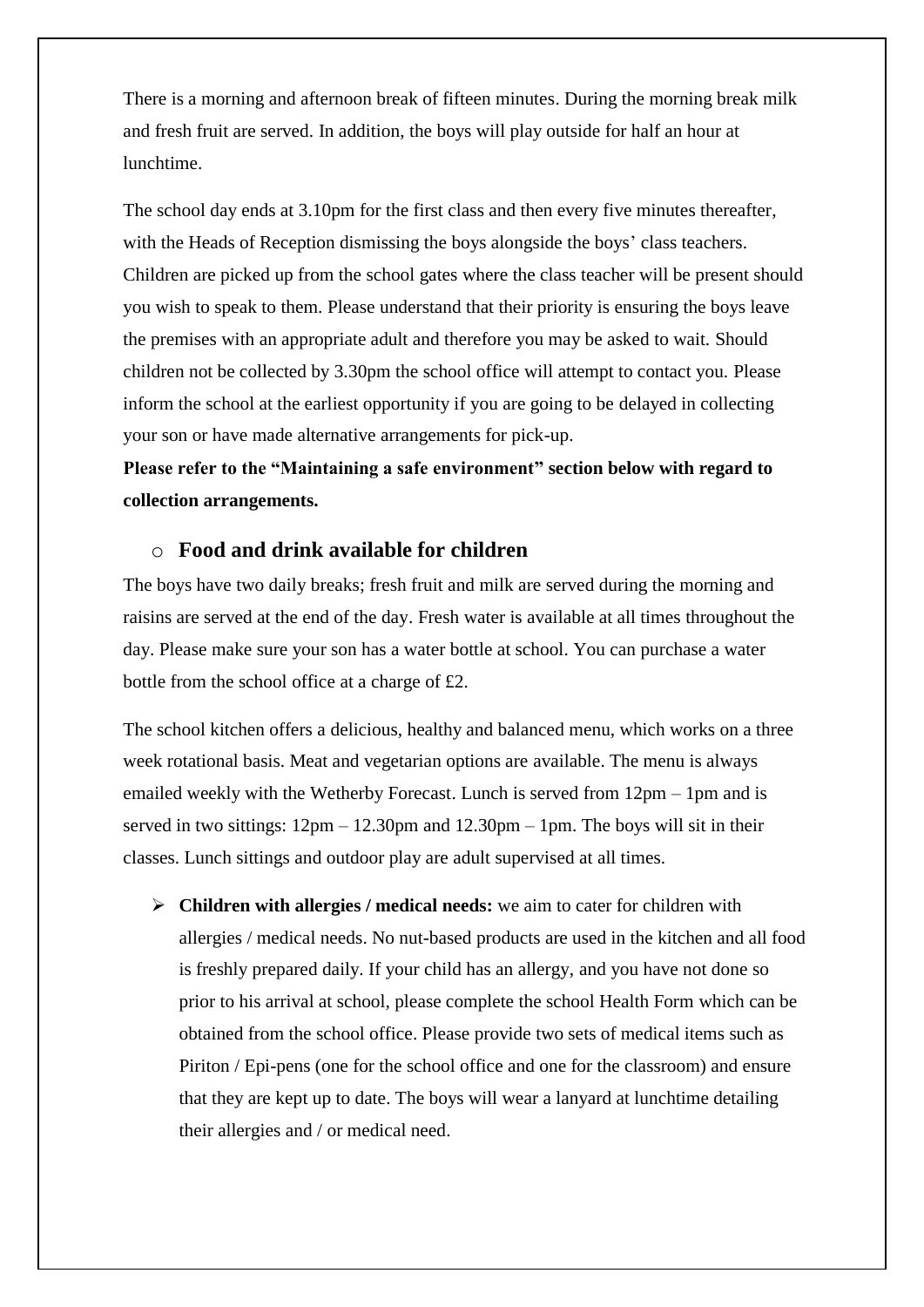## o **Medical Issues**

### At Home

Please keep your child at home if he is ill or infectious and please phone the school office by 9am on every day that he is ill and will not be attending school. If your son has been sick during the night please keep him at home for 24 hours. Any child who is ill will struggle with the demands of the school day and may possibly infect others. If a child has been diagnosed with an infectious disease, please follow your doctor's instructions with regard to his return to school. Please also inform the school in order that other children can be monitored for similar symptoms.

#### At School

If your child becomes ill during the school day, the parent(s) or carer will be telephoned if this is deemed necessary. A parent / carer will be asked to come and collect the child.

#### Medication

Should your child need to be given medicine during the school day you are required to fill in and sign a medication form in the school office. Without this consent we are unable to administer medicine to your child. The school office will then administer the correct dosage when necessary.

If you discover that your child has head lice, please keep him at home until this has been treated. Should we discover head lice at school, we will telephone you and ask you to collect your son from school in order that he may be treated. Please return your son to school once he has been treated. If there appears to be multiple cases in the same class an email will be sent to the parents to encourage you to check your son's hair regularly.

If your child has a medical condition that necessitates regular access to medication please provide us with full and current medical information in order to ensure that we can provide appropriately for their needs, or to look after them in the event of an accident. We would be very grateful if you could ensure that you have filled in the health questionnaire form prior to your son's first term at school and that they are updated as necessary. We will work with you in making arrangements that work best for your child.

We have members of staff who are fully trained paediatric first aiders. First aid boxes are situated on every level in the school including the playground and are taken to games lessons and on trips. We will always contact you immediately if your child suffers anything more than a trivial injury, or if we have any concerns about his health; this will also be recorded in the accident book at school. If your child bumps his head, we will always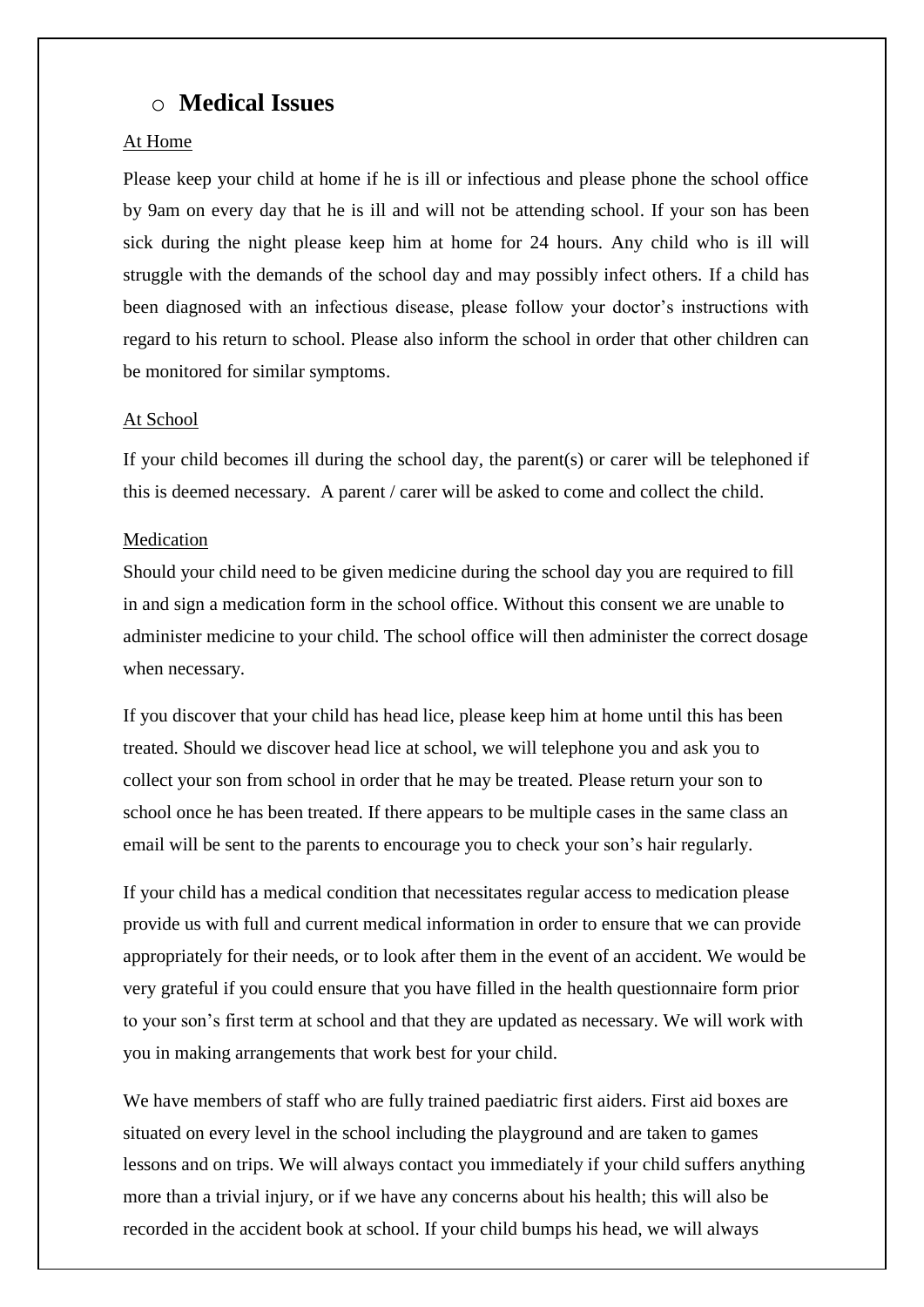contact you. We will inform you at the end of the school day if your child has a minor accident, bump or graze at school during the day.

## o **Maintaining a safe environment**

The safety and wellbeing of your son is our highest priority, and because they are so young, we must be especially vigilant. We will therefore:

- Only allow your son to go home with you, unless we have received your advance permission (in writing, via email) that he may be collected by another adult. Please introduce your nanny to your class teachers and provide staff with a photograph of your nanny for point of reference
- Never allow a child to leave the premises unsupervised. There are always at least two adults supervising outdoor play
- Ask all school visitors to identify themselves and to state their business before allowing them access to the school. Visitors sign in at the school office, wear visitor badges and are escorted throughout their visit. They sign out upon departure
- Register all children at the start of morning and afternoon sessions

## *Please ensure that all contact details for parents and carers are current and inform us of any changes as soon as possible.*

The entrance to Wetherby is kept locked at all times and is accessed only by security code which is changed on a regular basis. Entrance to the school in the morning is supervised by the Headmaster, Deputy Head or Heads of Reception. Boys in Reception must be accompanied to the school steps where they will be welcomed into the building. The school door will be opened and supervised by the Heads of Reception from 3:10pm until 3.30pm. At 3.30pm the parents of any remaining children will be contacted by the school office. In this instance, children will always be supervised until they are collected by an authorised adult.

## o **Policies and Procedures**

To ensure that the school operates efficiently and effectively, we have a comprehensive range of policies, procedures and guidelines. These are available on our school website: [www.wetherbyschool.co.uk](http://www.wetherbyschool.co.uk/)

They are also available on request from:

Miss Pryer [laura.pryer@wetherbyschool.co.uk](mailto:laura.pryer@wetherbyschool.co.uk) or

Mrs Butler [nicola.butler@wetherbyschool.co.uk](mailto:nicola.butler@wetherbyschool.co.uk)